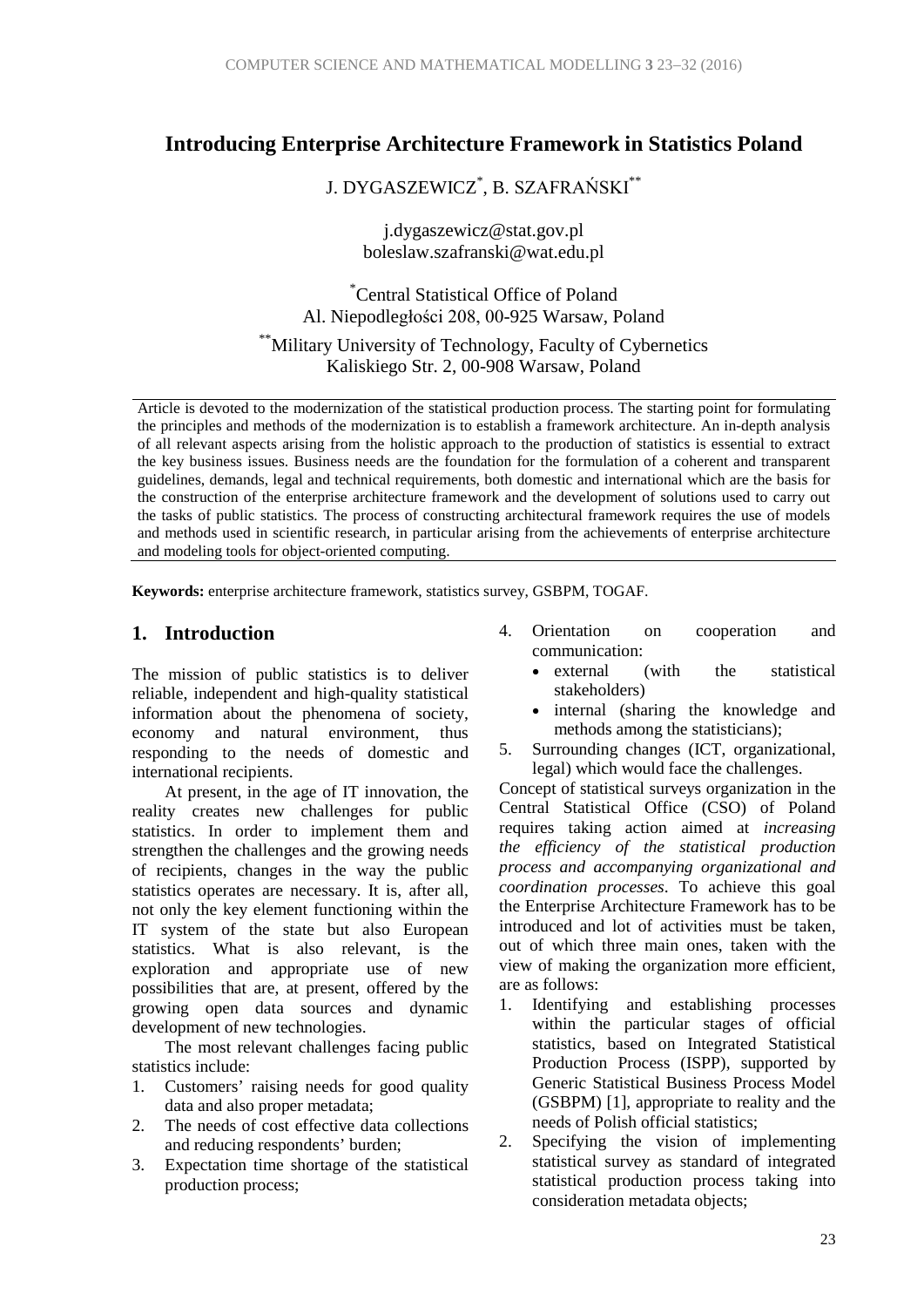- 3. Standardizing organizational processes, which is based not only on ensuring uniform solutions regarding data collection, processing and dissemination but also on implementing the entire statistical process according to uniform principles and procedures;
- 4. Preparing the procedures that make it possible to automate planning processes and survey implementation;
- 5. Implementing the concepts, rules and procedures in stages, with regard to the possibilities of human and financial resources;
- 6. Defining goals and requirements for the metadata system supporting management of integrated statistical production processes;
- 7. Implementing the meta-data concept that enables the use and creation of metainformation at every stage of the statistical process as well as management of access, users and the quality of meta information.

The Concept of the introduction enterprise architecture framework in the CSO of Poland covers the entire transformation programme from the current surveys organization model to the on Integrated Statistical Production Process supporting by the Generic Statistical Business Process Model [1].

### **2. Enterprise Architecture Framework**

Enterprise architecture is a formal description of the organization components structure and function, the relationships between these components as well as the principles and recommendation for their overtime creation and development. The organization component is any component used to construct the organization (it can be people, processes, physical structure as well as IT systems).

Typically, enterprise architecture framework consists of 5 main components (ref. TOGAF [2] – The Open Group Architecture Framework) such as:

- 1. *Enterprise Architecture Principles* the collection of permanent principles based on the organization development strategy, which shows the comprehensive needs of the organization in creating IT solutions, consistent with the Architecture Development Method (ADM);
- 2. *Business Architecture* defines the business strategy, ways of managing the organization governance, organization structure and key

business processes as well as relationship between the components;

- 3. *Data Architecture* describes types and data sources necessary for the organization functioning;
- 4. *Application Architecture* describes individual applications to be deployed, their interactions, and their relationships to the core business processes of the organization;
- 5. *Technology Architecture* describes the technical infrastructure which is the basis for functioning of key software (this includes operating systems, database management systems, application servers, hardware and communications infrastructure, etc.).

Organization of public statistics should create a coherent system, i.e. a set of elements which are mutually correlated and which construction, functions and links ensure the most efficient functioning of the entire structure [2]. Efficient functioning of statistical survey organization means in particular delivering the expected products and statistical services to the recipients, while observing the required number, quality, timeframe and budget. Modern public statistics imposes a strong pressure on increasing that efficiency, i.e. it regards the need to deliver new products faster and cheaper with less burden on the respondents.

In such a context public statistics can be equated with "the enterprise" (*Each statistical organization is a factory of statistical information*) [3], in which statistical surveys can be acknowledged as the so-called basic operations of the enterprise – having the decisive influence on its efficient functioning.

#### **3. General Model of Public Statistics**

As mentioned earlier, the organization of public statistic surveys should is a coherent system creating high level own enterprise architecture. Among the key elements of this system one should mention:

- 1. Work process;
- 2. Organizational structure;
- 3. Tool infrastructure  $(\Rightarrow IT)$ ;
- 4. Knowledge base;
- 5. Recipients of products and services of public statistics;
- 6. Suppliers of services and data for public statistics;
- 7. Legal regulations.

The entire system requires efficient coordination and protection of sources of financing.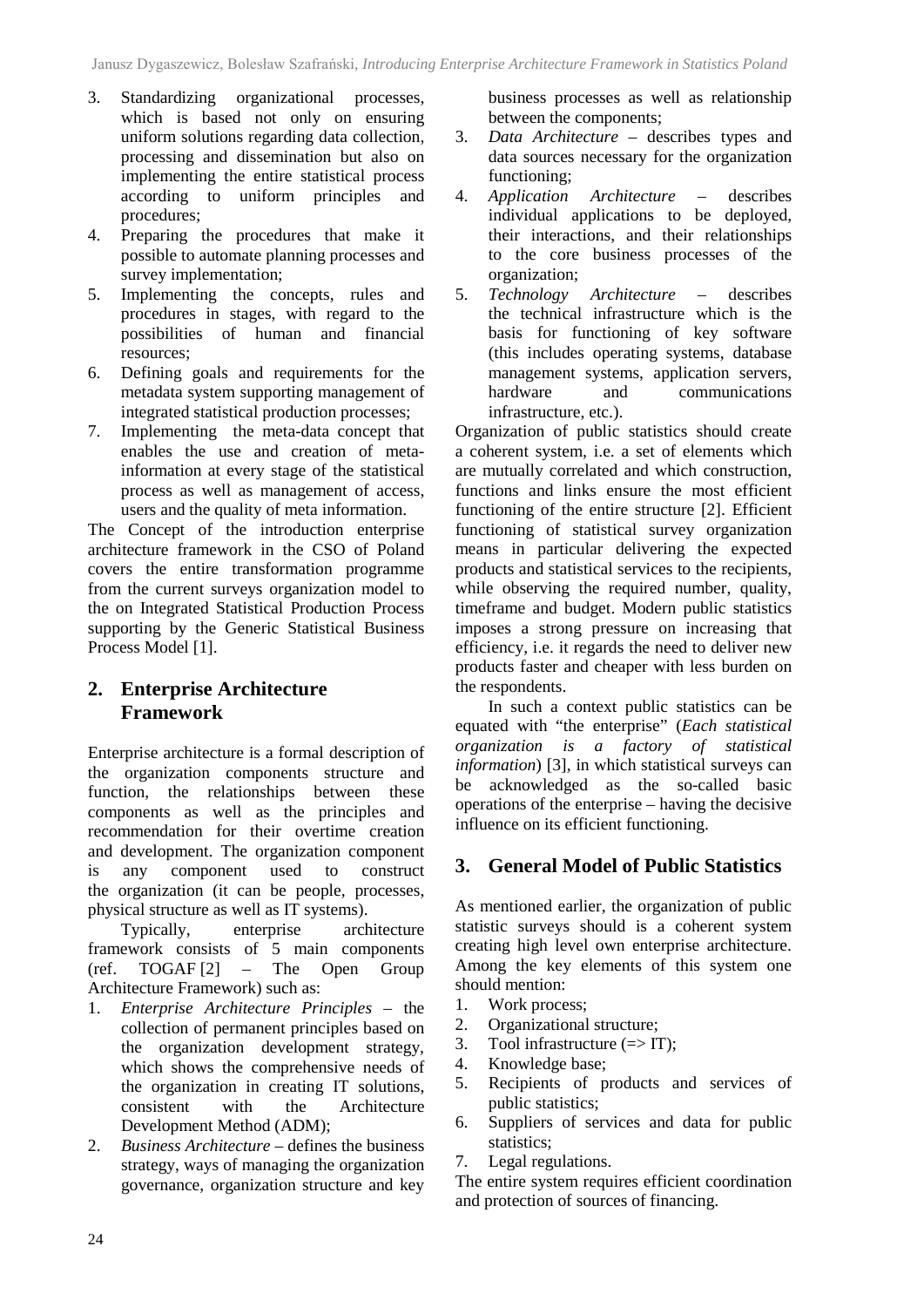

Fig. 1. Idea model of operation of public statistics

The above mentioned elements remain related. Analysing the statistical surveys system organization and in particular potential possibilities of improving IT components, it seems that it is not possible to obtain significant positive improvements concentrating only on a single element of the entire system. This is the result of the elaborateness of the public statistics organization system, the elements of which influence one another and every change of each element leads to a change in the entire system's functioning.

Potential changes in such enterprise<br>itecture. especially those regarding architecture, especially those regarding the improvement of efficiency, should be prepared comprehensively with regard to each of the above elements.

# **4. The current model of statistical surveys organization systems**

The current model of organisation of surveys in the Polish statistics is continuation of tradition and experiences of the previous system of public statistics. It is of character of the model known as "stovepipe", so statistical surveys are carried out by field and are within authority of various original organisational units (approx. 20) – departments and specific statistical offices – from the beginning to the end of a statistical production process, namely from planning and designing the survey to making available results of the survey. The leader unit specialising in a given thematic field plans, carries out surveys and draws up results of it in accordance with prepared procedures, separate for each survey.

In so functioning organisation of the statistical process, eight main stages of data processing can be identified: specification of needs, designing, building, data collection, data processing, data analysis, data dissemination and ex-post evaluation. The above-mentioned main stages of particular surveys are basically in accordance with stages determined in

the so-called generic statistical business process model (GSBPM) – showing a standard approach *inter alia* towards description of a process of the statistical production. However, in the realities of the Polish public statistics realisation of this model occurs separately with regard to every survey and is executed in an individual manner, as a result of own implementation of a process of the statistical production, e.g. often with significant overlaying the boundaries between particular stages of realisation of the statistical survey.

With such organisation of the public statistics surveys, problems occur which in large measure are a result of the so-called silo effect. There is some kind of limiting – as part of separate organisational units - only to own tasks, attempting to implement them – in own individual manner supported by dedicated IT applications – as well as possible, but using "common" methods of work. The result of such a situation is that as part of an organisation of the public statistics surveys, the following problems can be, among others, identified:

- 1. High diversity (including lack of "compatibility" and standardisation) of work processes and IT tools;
- 2. Redundancy and often lack of specialisation in executed activities, in particular redundancy concerning the scope of information obtained from respondents;
- 3. Duplication of competences being a result of, for example, lack of specialisation of activities:
- 4. In connection with every survey carried out, a separate IT system is developed and maintained;
- 5. Excessively complex IT environment, difficult to maintain and develop, consisting of about 200 dedicated and independent IT systems, created for the needs of particular publications. The result of such an organization of IT environment are additionally:
	- significant redundancy/duplicating of functionality
	- increased expenditure (finance, and staff) on maintenance and development of the IT environment
- 6. Collecting data independently for particular surveys and the impossibility to share them for the needs of other surveys (data gathered in several separated bases);
- 7. Predominance of surveys for which data are collected via forms and questionnaires directly from the respondent with insignificant use of information available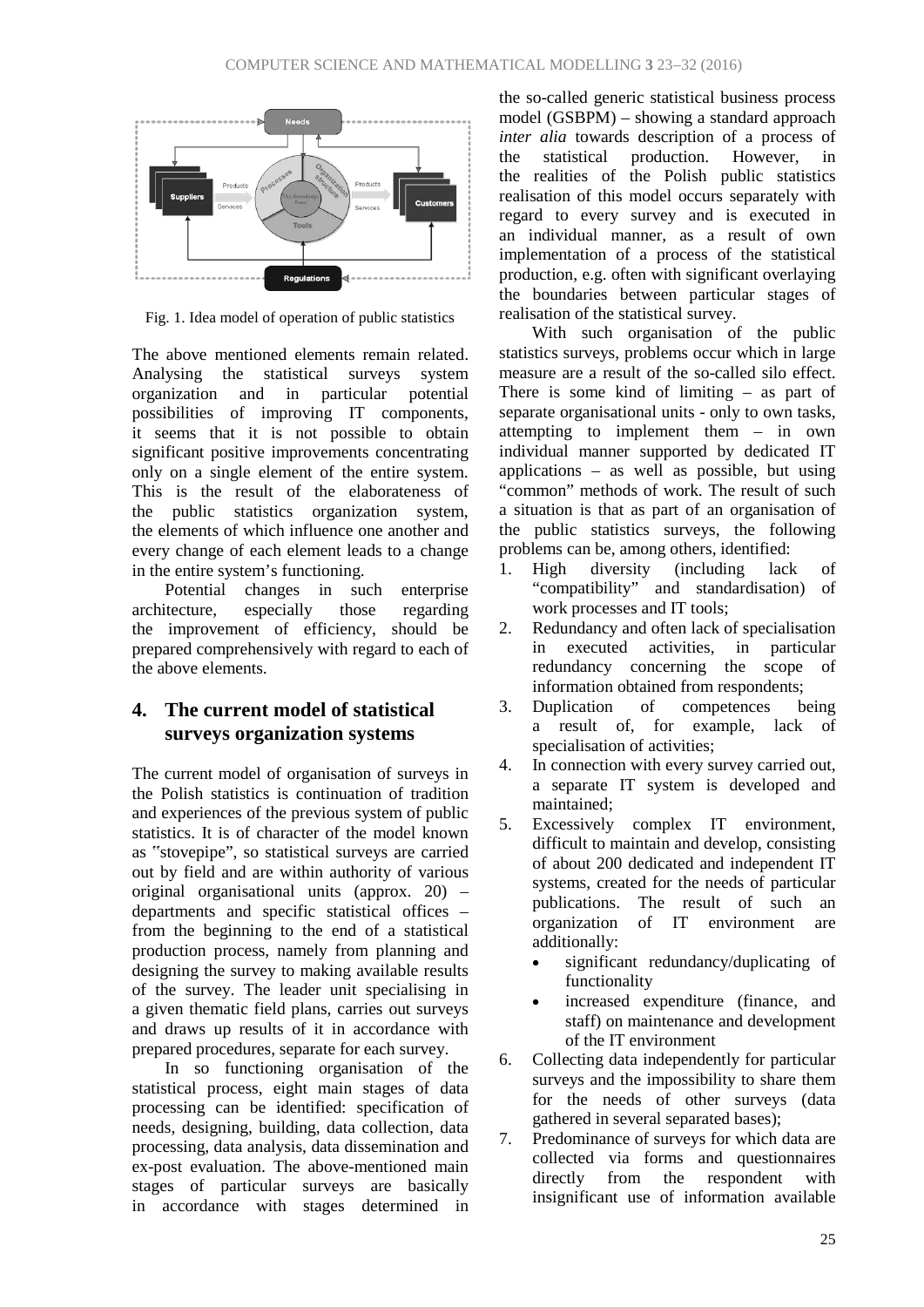for instance in the public administration registers;

8. Lack of a comprehensive metadata service.

The above-described problems are visually shown in the figure below (Figure 2).



Fig. 2. Stove-pipe model of current survey organization

Taking into consideration the above deliberations, it can be said that as part of such organisation of the public statistics surveys, there are a two hundred, mostly independent, socalled production lines – dedicated for each statistical survey.

In this situation assessment of the organisation of surveys in the light of the generic model was clear and induced to make a decision to introduce an architecture framework establishing integrated model of organisation of the surveys, with the use of rules of the generic model (GSBPM). Currently it is a desired direction of organisational changes of the public statistics in almost all National Statistical Institutes in the world.

### **5. Framework of the corporation architecture**

A holistic view on the organization of statistical data processing and statistical corporation provides methodology defined as Enterprise Architecture. To represent a systematic mode of action of enterprise architecture action the Enterprise Architecture Frameworks are used, which are the specific set of models, methods, instructions and specifications used for the construction of enterprise architecture in organizations.

The framework of corporation architecture in the CSO of Poland covers the entire transformation from the current surveys organization model, based on a stovepipe model, to the Integrated Statistical Production Process. It requires adequate preparation of the institution, and in the first place carrying out an analysis of previous work processes particularly for identification of "similar"

activities with "analogical" results and which required "similar" competences. Based on this – in particular based on GSBMP – a uniform and coherent project of standardised processes corresponding to present production lines of the statistical surveys should be prepared. Introduction of a new model of organisation of the statistical surveys, aiming to optimise, re-design and standardise work processes, data architecture and application architecture including IT infrastructure.

Change of the model of organisation of the statistical surveys includes many aspects of functioning of the statistics – it thus requires many activities and preparation such as:

- 1. Defining production processes in specific research realities;
- 2. Integrating surveys in different domains of statistics – it is difficult to in process carry out 250 topics of surveys at present realised in the system of Polish statistics;
- 3. Building a system of metadata as the basis for integration and standardisation;
- 4. Preparing a concept and implementing a new IT integrated infrastructure for drawing up surveys;
- 5. Adapting institutions to a change of the organisational structure adequate to the integrated model of organisation for supporting process approach to the statistical production (all as part of current practice) – which requires a lot of time with such a large scale of activities of the Polish statistics.

# **6. The Integrated Statistical Production Process**

The future organization of public statistics should be based on the so-called process approach – using the familiar and successful international solutions, i.e. GSBPM. Among the basic features of the mentioned process approach one can mention:

- 1. Concentration of entire activities within the organization of statistical public surveys;
- 2. Adapting a perspective of the "from the outside to the inside" analysis, based on taking client's expectations as a departure point with regard to a product which is to meet these expectations;
- 3. Firstly, concentration on relations (so-called "interfaces") between particular processes and organizations, secondly, looking at the inferior of the organization or the process;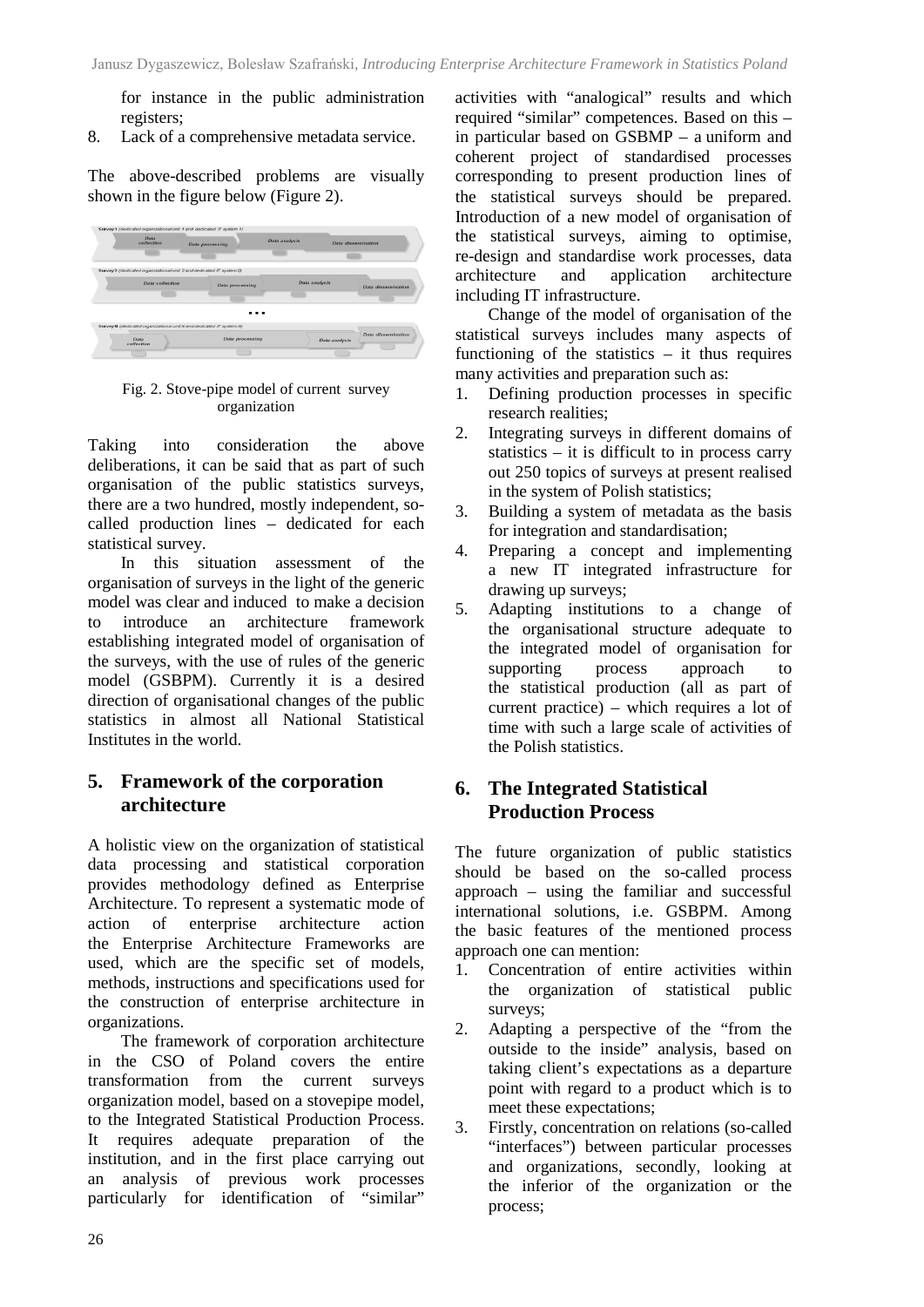- 4. Activities (in particular processes) should end with a well-defined (qualitatively and quantitatively) product (half-product or final product);
- 5. Activity (especially processes) should start after receiving a well-defined (quantitatively and qualitatively) initial product or half-product, so-called "input".

The presented solutions, are aimed at increasing efficiency of processes of the public statistics organization system while preserving their effectiveness. It seems that the increase of efficiency can be achieved through:

- 1. Optimization and standardization of labour processes;
- 2. Specialisation of organisational units;
- 3. Consolidation and unification of IT solutions;
- 4. Optimization of the collecting data manner– single time collection of variables added value used simultaneously in many surveys;
- 5. Maximized use of already used information – e.g. information available in the registers of public administration;
- 6. Minimization of the use of "costly" methods of data collection – i.e. by respondents;
- 7. Minimization of data collection social costs – i.e. limiting engagement of respondents.

The concept of the new model of statistical surveys is based on the perspective of work processes. The description of fundamental elements of concept solutions was presented while discussing particular groups of model processes including: specification of needs, designing, construction, data collection, data processing, data analysis, data dissemination and ex-post evaluation.

Organization of surveys of public statistics requires a holistic approach – in particular looking through the prism of a single survey but also through the prism of all surveys and, as was already signalled earlier, drawing attention to the fact that the effect of the entire organization does not have to be simply a sum of particular effects and can be, in a major way, strengthened thanks to the synergy effect.

From author's analysis it can be inferred that it is possible to significantly simplify the architecture of work processes – i.e. reduction of numerous independent production processes with single processes (Figure  $4$ ) – in particular thanks to implementation of task specialization and related competence concentration.



Fig. 3. Target model of statistical production

Taking into consideration all observations – including the possibility to secure the proper management of work processes – it seems possible that a certain improvement (and simplification) can be performed on the organizational structure of the organization system of public statistics, where in the place of "silos" one should introduce organizational units with the following task specifications (functional) – i.e. specialization regarding:

- data processing
- data storage
- data analysis
- data dissemination (i.e. customer service)
- organization, coordination and control
- providing IT services.

Activities of the aforementioned "specialized" units (further referred to as key units) require also the support from supporting units – dealing with managing staff, servicing administration and finance. Along with the implementation of specialized units it will be required to appropriately organize them e.g. by creating appropriate profiled teams with precisely established team roles, preparing work and creating action procedures.

Invoking the idea of a holistic approach to the organization of statistical surveys, one should pay attention to the fact that the structure of work processes should be strictly correlated to the so called "production environment" used within the same processes. In the case of the public statistics the production environment is, first and foremost, consisting of the IT solutions used to gather, process, analyse and disseminate data.

The idea of reorganization presented herein is strictly related to the need for change of the production environment of the public statistics surveys organization. It seems that the integration consolidation and standardization of IT solutions – within one unified production environment – will be an effective method of supporting reorganization,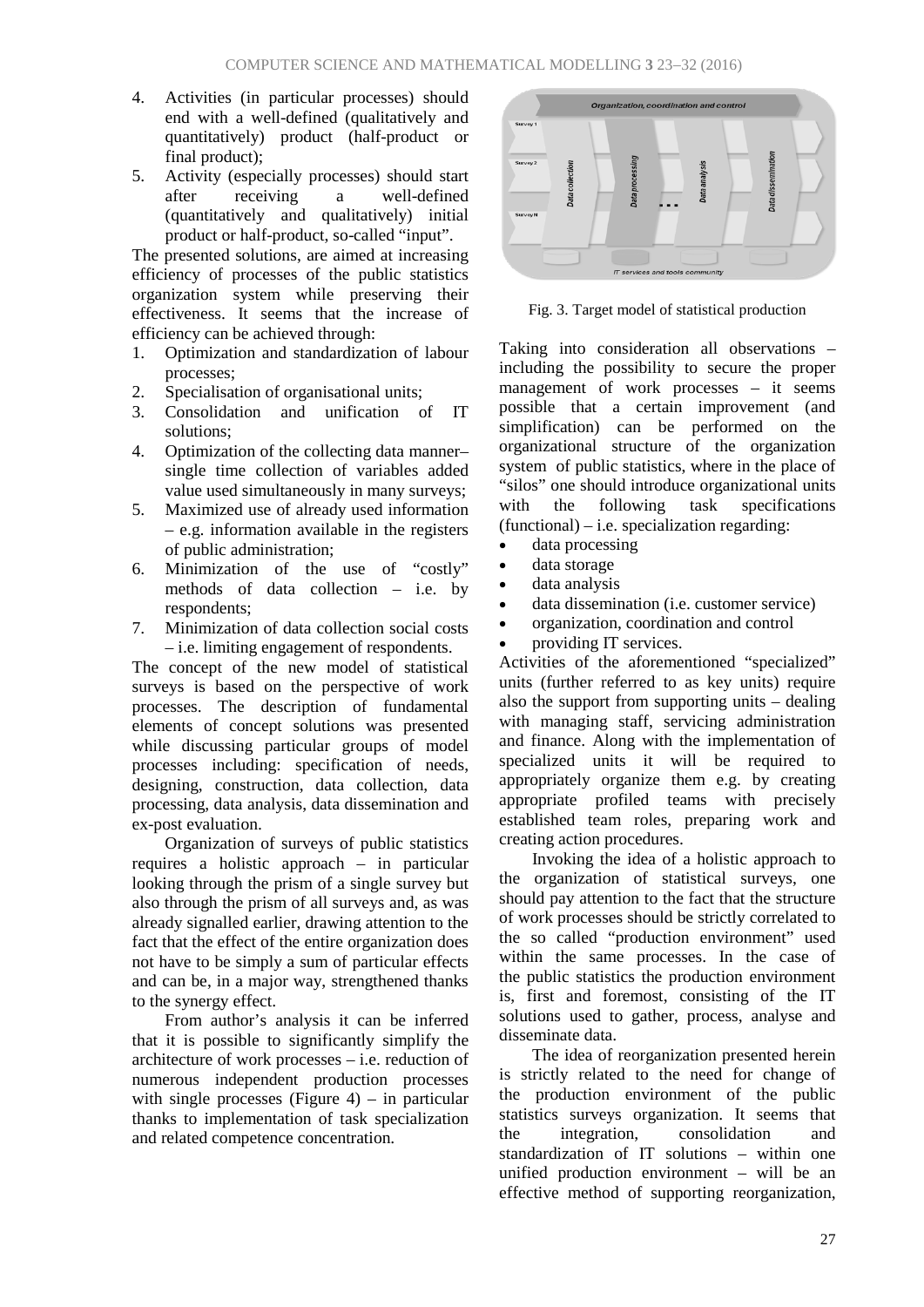optimization and standardization of work processes. Additionally, the mentioned consolidation of IT solutions should, in a major way, influence the optimization of development costs of those solutions and their later support.

#### **7. Organizational structure and key tasks**

Organizational structure is a relevant element of the proposed Integrated Statistical Production Process which should be coherent with the concept proposed and described above. It is also relevant to enable and support positive effects that it brings. According to the process groups and processes we can distinguish between basic (primary) units:

- Control, coordination and organization Unit
- Data collection Unit
- Data processing Unit
- Data analysis Unit
- Customer service Unit
- IT services Unit

and **supporting units** (dealing with staff management, administrative and finance management).



#### Fig. 4. Basic units of the Integrated Statistical Business Process Model

The basis assumption determining the multilayer structure proposed herein is the concentration on specifically identified uniform tasks for task groups implemented within work processes in the integrated task implementation model followed by focusing – within a particular organization unit – on knowledge, experience and competence necessary to perform these tasks.

One of the main tasks within the Integrated Statistical Business Process Model will be the comprehensive ensuring of efficiency the entire string of activities regarding the exercise of statistical surveys. It is important that the safeguard of integrity of the statistical processes was the unit having appropriate competence allowing it for an efficient coordination of the proper cooperation of all

remaining basic organizational units. Therefore the owner of the string of process groups was the **organization, control and coordination Unit** (i.e. unit responsible both for its entire result as well as for defining and monitoring the measures of its efficiency, entire management of the string of process groups, defining its course etc.)**.** 

The fundamental task of the **data collection**  Unit is to gather, on the basis of the necessary preparation, by the *data processing Unit* different data collections with the use of the most adequate methods of obtaining data. The products of this unit are the data collections gathered for the statistical products group with the appropriate Frames and are transferred to the *data processing Units.* In relation to the range of implemented tasks this unit was the owner of the process group of data collection.

The fundamental product of the work of the **data processing Unit** is the micro and macro-data Repository appropriately prepared and fulfilled with data. One of the tasks is to analyse the needs of the *data analysis Unit*. This need refers to the aggregates and need for resultant micro-data of statistical products groups and processing of the obtained data (i.e. value collections of variables collected for the statistical products Groups) into a collection of data constituting the basis for preparing information and conducting analyses. This unit was the owner of the process group of data Processing.

The main task of the **data analysis Unit** is delivering to the *customer service unit* products based on the needs on its part for the statistical products. This task is implemented on the basis of a detailed data analysis, implementing the statistical confidentiality principle and final confirmation of data that are to be made available. The fundamental result of the work of the units should be the groups of publication aggregates and the product groups statistically recorded in the analytical micro and macro data repository (data Warehouse). In relation to the scope of the implemented tasks it is proposed that the unit was the owner of the data Analysis process group.

One of the tasks of the **customer service Unit** is the preparation of statistical project products, on the basis of the information needs identification (i.e. requirement specification regarding the products fulfilling the identified information needs of statistical information recipients). These statistical project products create the needs for statistical products.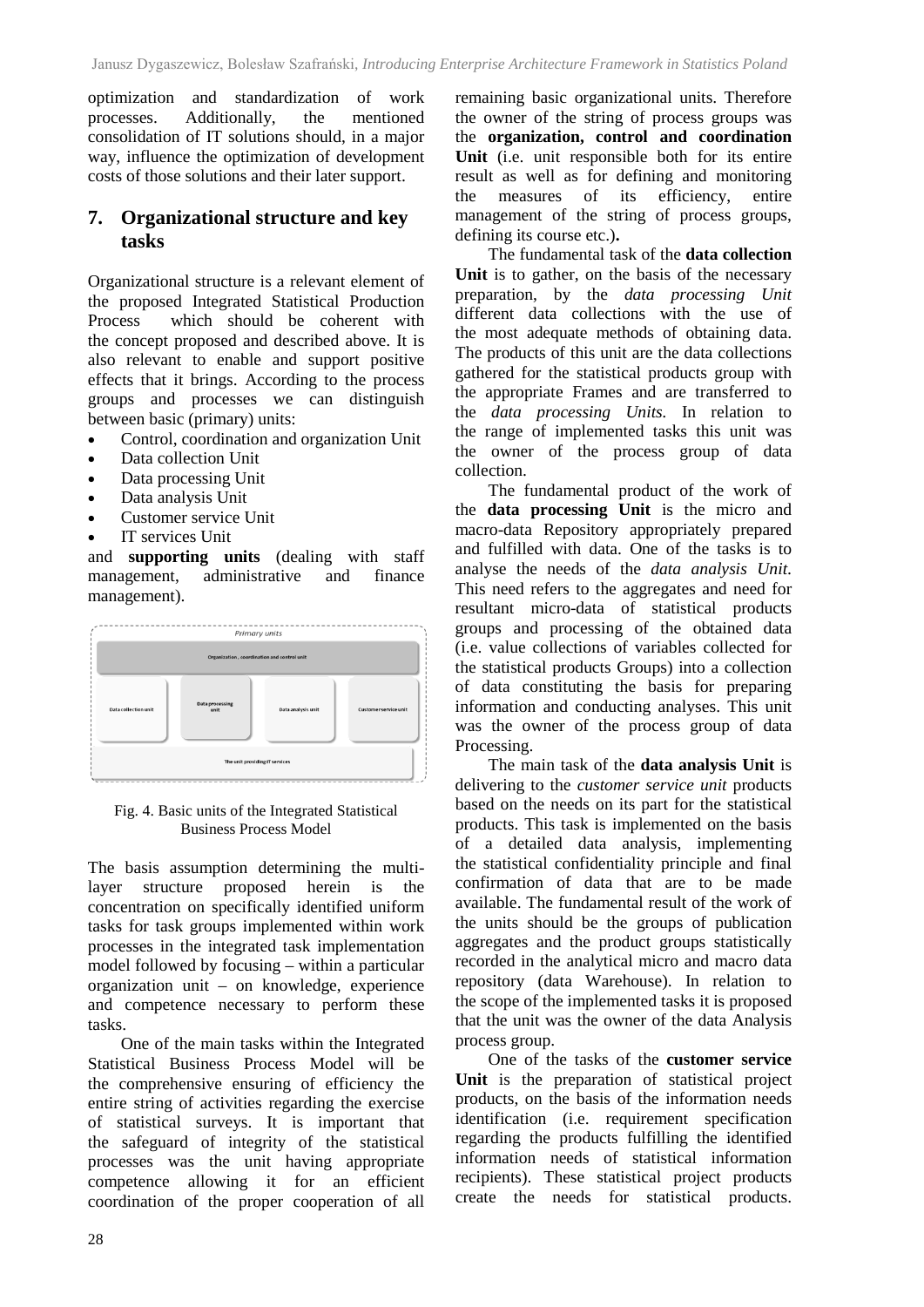The second key task is making statistical information available in the form of final products prepared in the statistical production processes, including their transformation to the selected availability form (printed publication, electronic format). A relevant element of the unit's activity should be also the promotion of offered public statistics products. Due to the specificity of the implemented tasks by the *customer service Unit,* it is suggested that it was the owner of the needs specification process group and the data dissemination process group.

**The IT services unit** was classified as an organizational unit. That was mainly due to the relevant role of IT solution that it delivers and maintains which help in effective support of the activities of remaining units. Ultimately, that activity has an influence on the efficiency of the entire production process of public statistics. The *IT services Unit*, on the basis of requirements regarding the tools or IT services specified by all remaining units, prepares and implements the IT tools and services. In the context of IT tools construction processes, this unit exercises, adjusts, tests and implements a set of tools and IT services, ensures continuity of work of the entire IT environment supporting the work of the remaining units. This unit is the owner of the IT tool/services designing process.

In order to proceed to the CSO organizational status proposed herein, it is proposed to use the gradual approach, i.e. step-by-step and stretched in time. Such an approach seems justified not only by the scope of changes but also by the fact that the proposed changes will require proper preparation (including motivation) of people engaged in this process. People constitute the fundamental capital of the organization, which, if appropriately organized and directed, determines the success of each organization functioning. People – with their knowledge and willingness to conduct creative operations – shape the organizational culture and formulate action strategies and implement them. The effective use of the proposed competence and the development of new ones constitute a key success factor for the process of proposed organizational changes.

# **8. Summary**

Implementation of the described changes concepts constitutes a strategic decision, bringing benefits in the perspective of many years. Still, as in the case of every organizational transformation it is related to certain costs, therefore making a decision on enacting the Integrated Statistical Production Process should be naturally preceded by a further, more detailed analysis of the benefits and costs. However, comparing the present conditioning, in which the public statistics functions, with the benefits stemming from the use of the proposed solutions, a great potential seems to be lurking in the proposed model. This model seems to eliminate numerous following inefficiencies:

- 1. Only several connected and integrated IT systems instead of hundreds existing;
- 2. Only several specialized organizational units, extracted according to task specialization, concentrating specialist competences instead of many "independent" organizations;
- 3. Instead of using independent and individual approach to the realization of each of the surveys – standardize of realization statistical surveys processes, preparing common methods and the best practices, used for the various stages locally and internationally according to CSPA [4] architecture;
- 4. Comprehensive look at all conducted surveys – elimination of structural ineffectiveness sources by proper products grouping;
- 5. Instead of collection data independently for each survey and lack of cooperation for the needs of other surveys – using dedicated system which would support collection data for many surveys;
- 6. Instead of expensive data, collected from direct surveys, it is suggested increasing obtaining cheaper data – from alternative sources like administrative sources or Big Data and sharing data within the organization and many surveys from different fields;
- 7. The System of Statistical Metadata in which all metadata of input variables will be gathered will be a tool for inventorying and integrating the variables.

As regards data standardisation and integration, in different countries, an intention to modernise the statistical data is observed, particularly taking into consideration the process of collecting data. The necessity to introduce changes the effect of which will be increase in effectiveness of collecting data when reducing the burden on respondents is stressed also by Eurostat. Particularly, the issue of data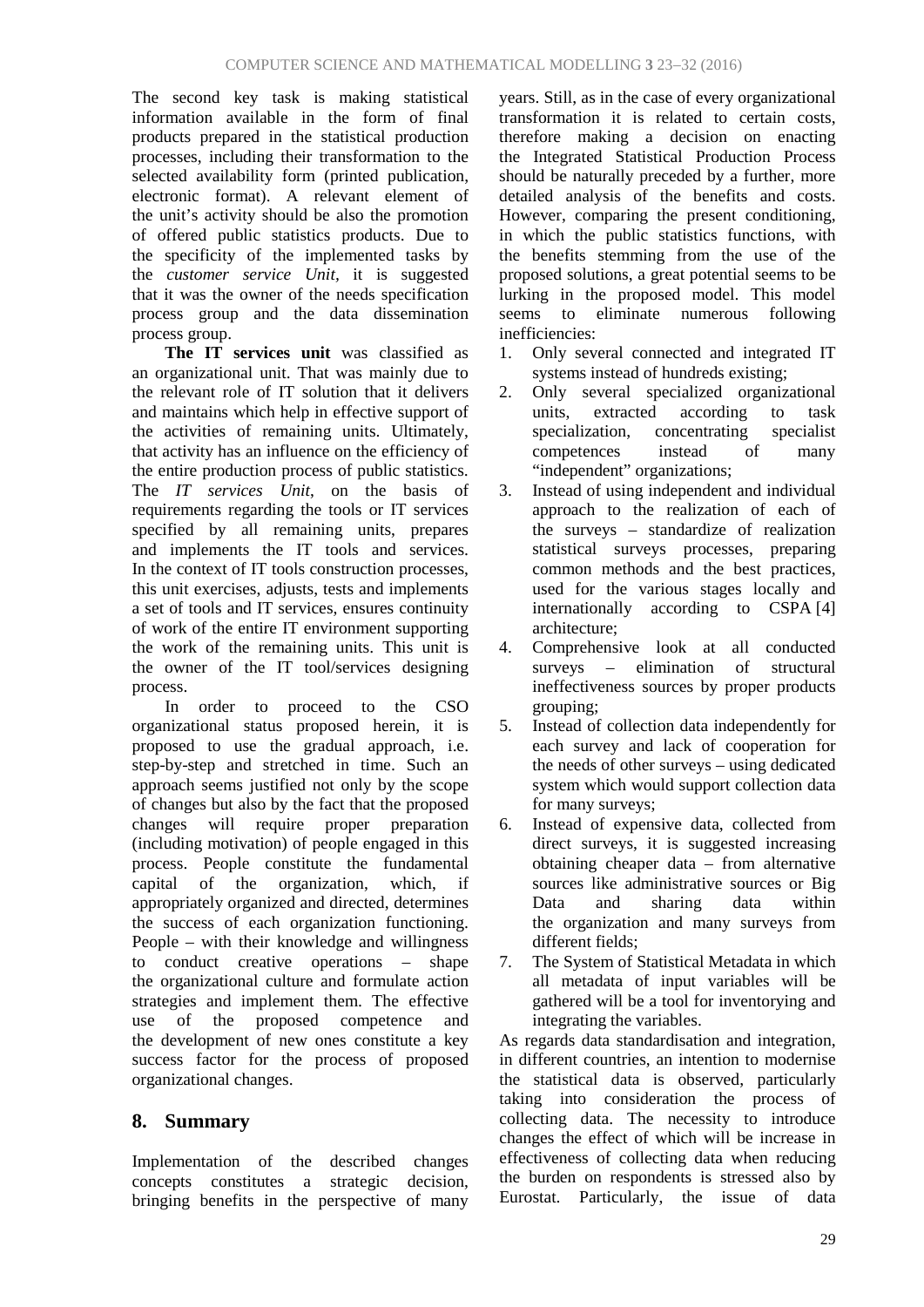standardisation and integration is emphasised which in the next step will lead to increase in effectiveness of the statistical production. Existence of unjustified differences in the metadata which makes it difficult to integrate collecting data both on national and European levels is universally noticed. Data and metadata should be thus comprehensively reviewed to standardise similar variables which with no great standardisation operations (e.g. by standardising formats, definitions, acquisition time limits, etc.) will be possible to be integrated into one variable used for various types of research areas.

In 2013 Central Statistical Office of Poland has already started implementation at above mentioned concept of the new organization of statistical surveys. Full implementation is expected about 2020.

# **9. Bibliography**

- [1] The Generic Statistical Business Process Model (GSBPM), ref: www.unece.org/stats/ gsbpm
- [2] Gierszewski J. (ed.), *Administracja publiczna. Skrypt*, PWSH Pomerania, 2012*.*
- [3] Strategic vision of the High-level group for Strategic Developments in Business Architecture in Statistics *–* Note by Statistics Netherlands, with input from Statistics Norway and UNECE, Meeting on the Management of Statistical Information Systems (MSIS 2011), Luxembourg, May 2011.
- [4] CSPA Common Statistical Production Architecture, http://www1.unece.org/stat/platform/display /CSPA/Common+Statistical+Production+A rchitecture+Home
- [5] Dygaszewicz J., "Modern Census in Poland", United Nations International Seminar on Population and Housing Censuses: Beyond the 2010 Round, Seoul, Republic of Korea, 27–29 November 2012.
- [6] Dygaszewicz J., "The concept of the new organization of statistical surveys", Joint UNECE, OECD, Eurostat and ESCAP Meeting on the Management of Statistical Information Systems (MSIS 2013), Paris, France, and Bangkok, Thailand, 23–25 April 2013.
- [7] Dygaszewicz J., "Enterprise architecture framework in Statistics Poland", Joint UNECE, OECD, Eurostat and ESCAP Meeting on the Management of Statistical Information Systems (MSIS 2014), Dublin,

Irlandia, and Manila, Filipiny, 14–16 April 2014.

- [8] Górski T. (red.), *Platformy integracyjne*. *Wybrane zagadnienia*, Wydawnictwo Naukowe PWN, Warszawa, 2012.
- [9] S. Vale (ed.), Strategic Vision of the HLG, *HLG documentation*, High Level Group for the Modernisation of Statistical Production and Services, Geneva, 2013.
- [10]*Wspólna Metoda Oceny*: *Doskonalenie organizacji poprzez samoocenę*, KPRM, Warszawa, 2008, przekład z j. angielskiego publikacji: *The Common Assessment Framework* (*CAF*): *Improving an organisation through self-assessment*), European Institute of Public Administration (EIPA), Maastricht, 2002.
- [11] Ross J.W., Weill P., Robertson D.C., *Architektura korporacyjna jako strategia. Budowanie Fundamentu w biznesie*, Harvard Business Review School Press, Warszawa, 2010.
- [12] Skurzyńska-Sikora U., "Poprawa efektywności organizacji przy wykorzystaniu modelu PEMM", *Organizacja i zarządzanie*, Nr 3, 5–16 (2008).
- [13] Sobczak A., *Architektura korporacyjna*: *Aspekty teoretyczne i wybrane zastosowania praktyczne*, Ośrodek Studiów nad Cyfrowym Państwem, Warszawa, 2013.
- [14] Szafrański B., "Główne wyzwania związane z modernizacją państwa", *Roczniki KAE*, Zeszyt 29, 309–324 (2013).
- [15] Szafrański B., Sobczak A., "Wstęp do architektury korporacyjnej", Ogólnopolskie Międzyuczelniane Seminarium pt. "Problemy badawcze i projektowe informatyzacji państwa", Wojskowa Akademia Techniczna, Warszawa, 2009.
- [16] UK Government ICT Strategy, UK Government Reference Architecture (UKRA), Version 1.0, London, March 2012.
- [17] Borowik J., Henden M., Fraser B., "Riding the big data wave to streamline acquiring and managing data", Paper presented at the Meeting on the Management of Statistical Information Systems (MSIS 2012), Washington, DC, 21–23 May 2012.
- [18] Braaksma B., "Redesigning a Statistical Institute", paper presented at the Conference on Modernisation of Statistics Production, Stockholm, 2–4 November 2009.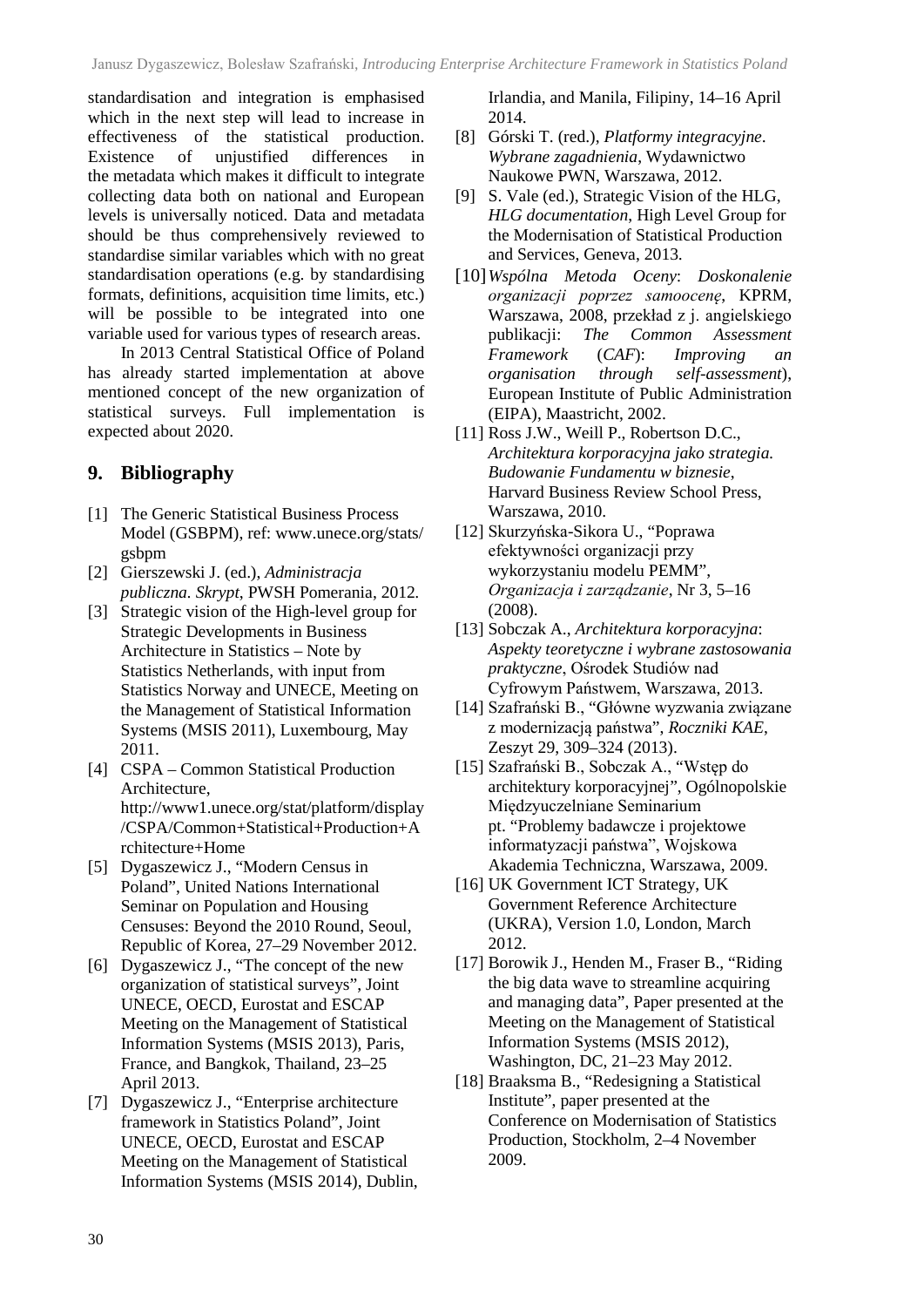- [19] Braaksma B., Buiten G., "Redesign of the Chain of Economic Statistics in the Netherlands", paper presented at the Fourth International Conference on Establishment Surveys (ICES-IV), Montréal, Canada, 11–14 June 2012.
- [20] Braaksma B., Colasanti C., Falorsi P.D., Kloek W., Vidal M.M., Museux J-M., Szep K., "Standardisation in the European Statistical System", paper presented at the Conference NTTS 2013, Brussels, 5–7 March 2013.
- [21] Daas Piet J.H., Puts M.J., Buelens B., Paul A.M. van den Hurk, "Big Data and Official Statistics" paper presented at the Conference NTTS 2013, Brussels, 5–7 March 2013.
- [22] Hadley P., "Building Organisational Capability for Plug and Play", paper presented at the Meeting on the Management of Statistical Information Systems (MSIS 2013), Paris, 23–25 April 2013.
- [23] HLG-MOS (High-Level Group for the Modernisation of Statistical Production and Services; formerly: HLG-BAS – High-Level Group for Strategic Developments in Business Architecture in Statistics, 2013. http://www1.unece.org/stat/platform/display /hlgbas
- [24] Hofman F., "Redesign approach at Statistics Netherlands", paper presented at the International Methodology Symposium (ARCHIVED 2011), Ottawa, Canada, 1–4 November 2011.
- [25] Renssen R., "Process Model of the Environmental Expenditure Statistics", paper presented at the GSIM Sprint 2, Daejeon, Korea, 16–27 April 2012.
- [26] SDMX 2013, Statistical Data and Metadata Exchange, http://sdmx.org/
- [27] Struijs P., Camstra A., Renssen R., Braaksma B., "Redesign of statistics production within an architectural framework: the Dutch experience", *Journal of Official Statistics*, 29(1), 49–71 (2013).